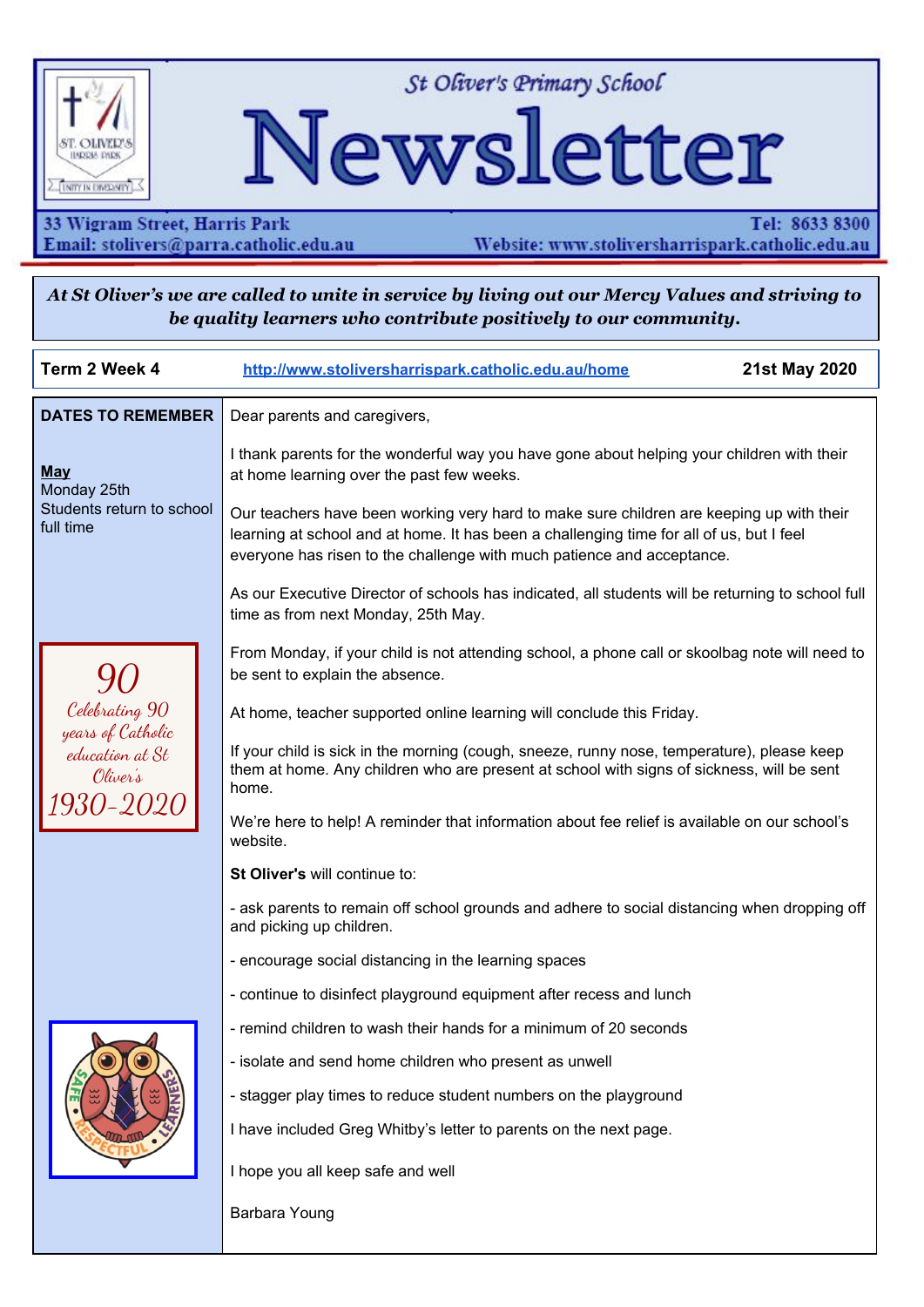#### *Dear Parents and Carers*

*On Tuesday 19 May, NSW Premier Gladys Berejiklian announced the return to face-to-face teaching for* students in all NSW public schools, effective from next Monday, 25 May. As a result, we are looking forward to *welcoming students back full time from next Monday.*

We understand that this news will see students return to school much sooner than many of us expected. Your school will provide you with more information in the days ahead as preparations for the full return to at-school *learning continue.*

I want to reassure you that the safety of our communities remains our priority. The relevant government and health authorities have provided assurances that it is safe to welcome students back. Our schools will continue *to reinforce important health and hygiene messages.*

*Thank you for the way you have responded to challenges of COVID-19, including making the transition to at-home learning and balancing your child's learning with work arrangements. As always, if you have any concerns about your child's learning or wellbeing, please contact your school.*

*Yours sincerely Gregory B Whitby Executive Director Catholic Education Diocese of Parramatta*

#### **Ludato Si Week**

#### **Pope Francis' encyclical on Care for our Common Home The theme of the week is "Everything is Connected."**

**This Week is Laudato Si Week.** Laudato Si Week honors the fifth anniversary of Pope Francis' encyclical on 'Care for our Common Home'. His encyclical focuses on the environment and the deep communion we have with all the things that surround us. The Pontiff talks about our interconnectedness with our beautiful planet and the need to remember to live in harmony with respect and love for our wonderful world.

Laudato Si' teaches us that "everything is connected." During this extraordinary time, Catholics everywhere are uniting to reflect, pray, and prepare for a better future together. We are being summoned to renew our relationships with God, one another and the created world.

This week launches a year-long journey of transformation, as we grow through the current crisis by praying, reflecting, and preparing together for a better world to come tomorrow.

Following Pope Francis' invitation to join 'Laudato Si' Week', Catholics everywhere are invited to reflect for action from 16-24 May. Everyone is invited to join in the worldwide day of prayer on 24th May.

## Pope Francis has invited Catholics to pray and act for our common home*.*

## **"The Spirit of life dwells in every living creature and calls us to enter into relationship with him" (Laudato Si, 88)**

To watch the 'Laudato Si Week' message from our Bishop click on this link. click [here.](https://youtu.be/-LLWjANWHzc)

Celebrating

90 years of Catholic education at St Oliver's 1930-2020

## *St Oliver's Primary School - 90 this year !*

St Oliver's (then known as Blessed Oliver Plunkett School) proudly opened in 1930. To celebrate this milestone, we will be putting snippets of our history in the Newsletter each week.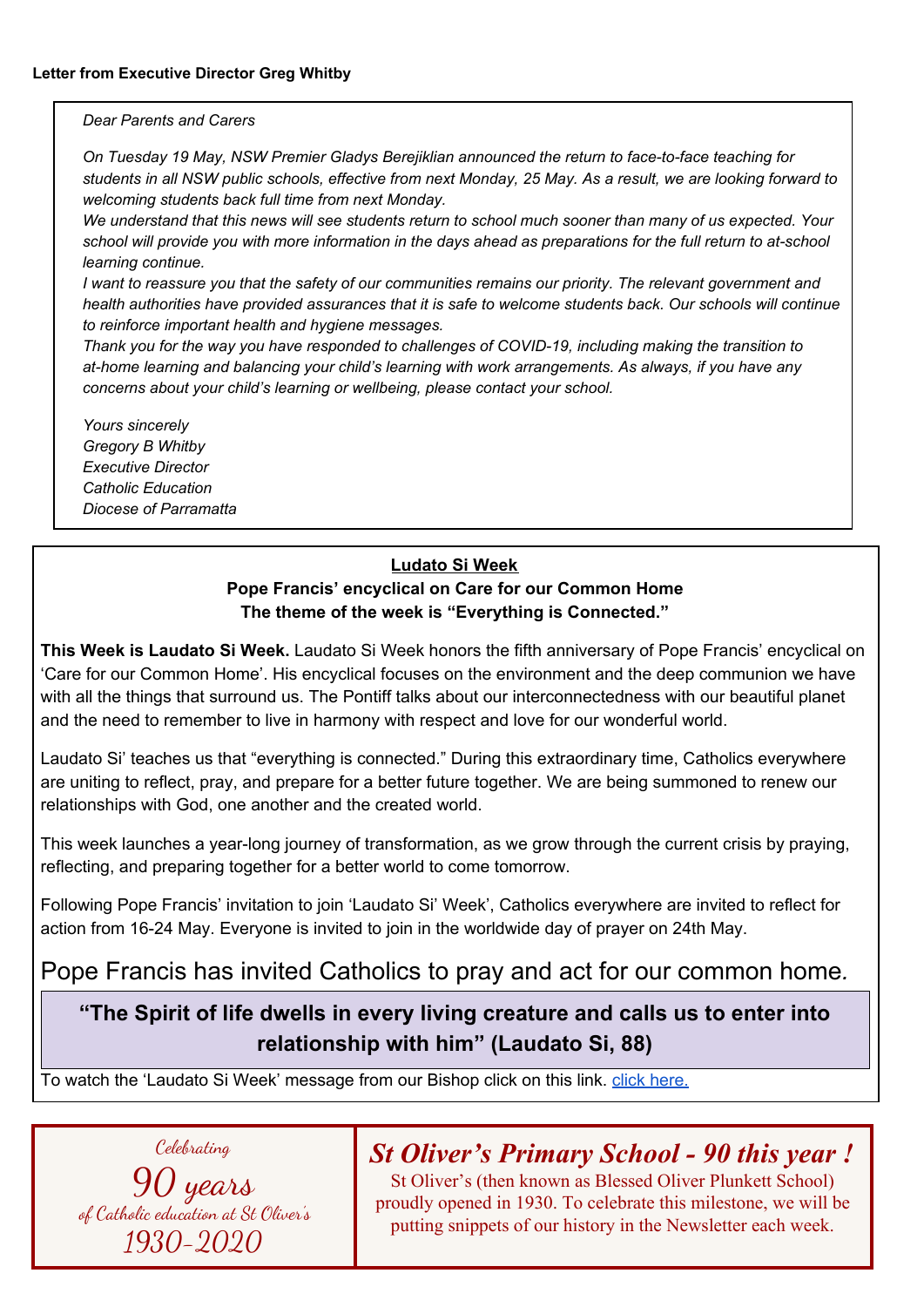#### **SCHOOL FEE HELP**

We are aware of the financial strain that COVID-19 is having on some families and its impact on their capacity to pay school fees.

School fee relief is being offered to families who have been adversely affected by COVID 19. Please go to our school website:

-Complete the online application

or

-Complete the Fee Relief Request (rather than providing your details online) then email it to [cl@parra.catholic.edu.au](mailto:cl@parra.catholic.edu.au)

or

- Call into our school office and collect a paper copy of the form, complete and drop back to our office and we will send it in for you.

There is no deadline for completing the forms and your information will be treated in strict confidence. It will also be treated in accordance with the Australian Privacy Principles and our Privacy Statement.

If you wish to reduce, suspend or cancel your current direct debit arrangements, please send an email to cl@parra.catholic.edu.au. Of course, if you would like to have a confidential conversation about any of these matters, please contact either Mrs Small or Ms Young via the school office.

#### **School uniform**

All students need to return to school in full winter uniform.

#### **Updated morning and afternoon procedures**

#### **Morning procedure**

Parents will need to drop their children off at the front gate on Wigram Street or the Allen Street gate. A teacher will be present at each gate from 8.30am to greet the children and let them into the school.

If parents need to access the school office the teacher will chaperone them, ensuring that there is minimal social contact.

## **Afternoon procedure**

#### **Kiss and Go**

Parents are recommended to use Kiss and Go. Kiss and Go will now operate as normal with parents reminded to not pull out to the road until the car in front has left. Please remember to display your child's name.

#### **Pick Up**

If parents choose to pick up their child, they are to *wait near the Wigram Street gate and adhere to social distancing*. A teacher will bring your child to the gate.

These procedures have changed due to the increased number of parents at pick up and the need for adults to still social distance.

| <b>NUT FREE ENVIRONMENT</b><br>Due to many of our children suffering from<br>severe allergies we are a nut free school.<br><b>ERE NUT !</b><br>Please refrain from sending any food containing<br>nuts to school with your child. This includes<br>peanut butter, nutella, muesli bars with nuts and<br>any food containing nuts or traces of nuts. Please read packaging<br>carefully. Thank you for your understanding. | <b>SCHOOL UNIFORM</b><br>Our school uniform is available at Lowes, Parramatta Westfield<br>and is also available at Merrylands West School and<br>Workwear Centre, 455-457 Merrylands Road MERRYLANDS.<br>We also have some second hand uniforms available in the office.<br>Our school bag, hat and library bag are available for<br>purchase from the school office.                         |
|---------------------------------------------------------------------------------------------------------------------------------------------------------------------------------------------------------------------------------------------------------------------------------------------------------------------------------------------------------------------------------------------------------------------------|------------------------------------------------------------------------------------------------------------------------------------------------------------------------------------------------------------------------------------------------------------------------------------------------------------------------------------------------------------------------------------------------|
| <b>TERM 2 SPORT DAYS</b><br>Students are to wear their sport uniform on <b>Mondays</b> and<br>Fridays.                                                                                                                                                                                                                                                                                                                    | <b>CRUNCH and SIP</b><br>Crunch and Sip is held between 9-11am each morning in class<br>time. Please make sure you pack some fresh fruit or vegetables<br>each day. Small pieces make it easier for the children to eat.<br>Please do not pack anything that requires a spoon. Please pack<br>these separately to morning tea and lunch so the children know<br>which is their Crunch and Sip. |